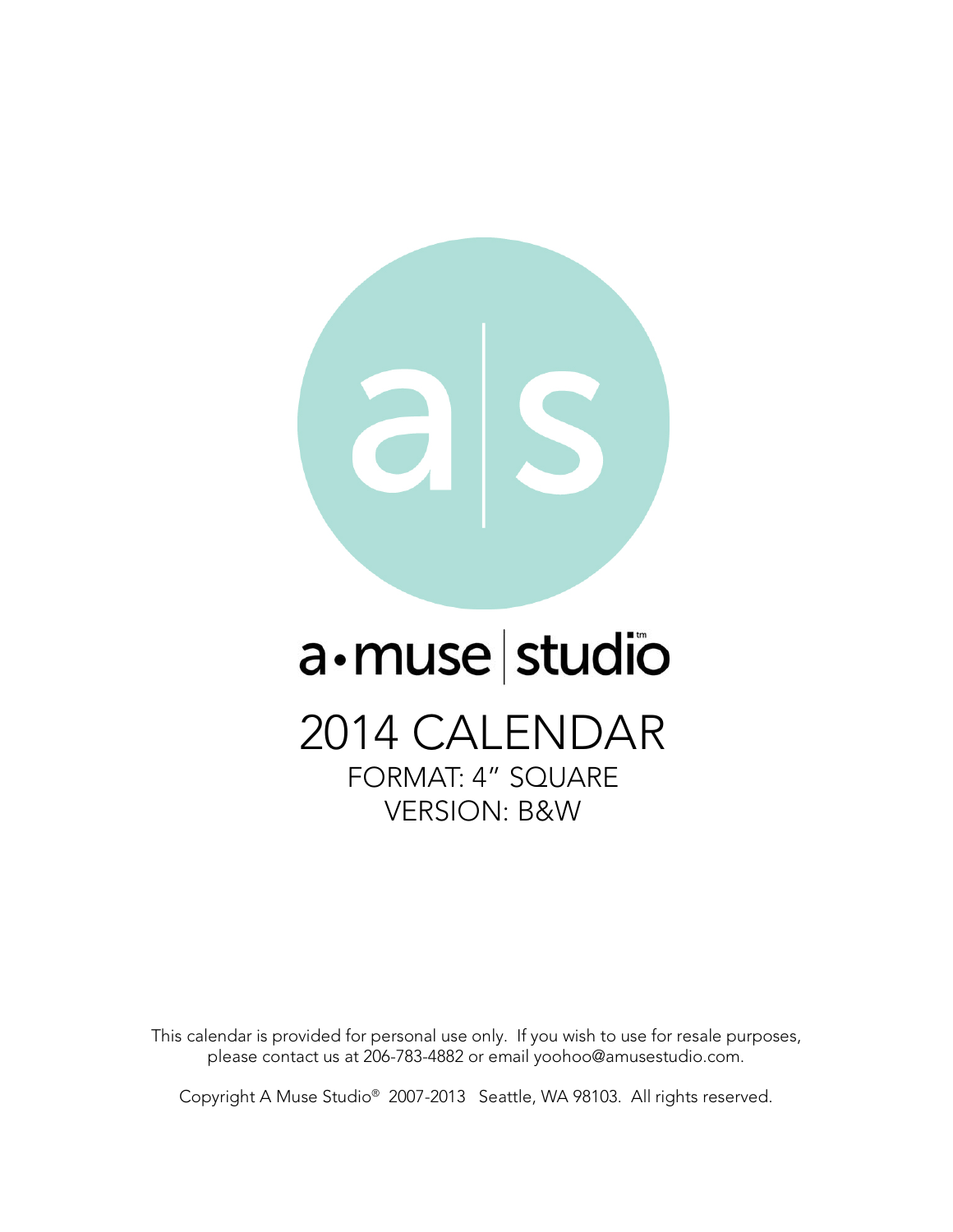|                |              |         |           | february |            |    |
|----------------|--------------|---------|-----------|----------|------------|----|
| S              | $\mathbf{M}$ | Τ       | Ŵ         | Ͳ        | $_{\rm F}$ | S  |
|                |              |         |           |          |            | I  |
| $\overline{a}$ | 3            | 4       | 5         | 6        | 7          | 8  |
| 9              | IO           | $_{II}$ | <b>I2</b> | 13       | 14         | 15 |
| I <sub>6</sub> | I7           | 18      | 19        | 20       | 2I         | 22 |
| 23             | 24           | 25      | 26        | 27       | 28         |    |

## january

| S  | $\mathbf M$ | Т  | W  | Τ             | $_{\rm F}$     | S  |
|----|-------------|----|----|---------------|----------------|----|
|    |             |    | 1  | 2             | 3              | 4  |
| 5  | 6           | 7  | 8  | 9             | IO             | и  |
| 12 | 13          | 14 | 15 | <sup>16</sup> | I7             | 18 |
| 19 | 20          | 2I | 22 | 23            | 24             | 25 |
| 26 | 27          | 28 | 29 | 30            | 3 <sup>I</sup> |    |

|             |             |                |             |             | march           |             |         |                |             |                |             | april          |             |
|-------------|-------------|----------------|-------------|-------------|-----------------|-------------|---------|----------------|-------------|----------------|-------------|----------------|-------------|
| $\mathbf S$ | $\mathbb M$ | $\mathbf T$    | W           | $\mathbf T$ | $\mathbf F$     | $\mathbf S$ | S       | $\mathbb M$    | $\mathbf T$ | W              | $\mathbf T$ | $\mathbb{F}$   | $\mathbf S$ |
|             |             |                |             |             |                 | $\mathbf I$ |         |                | $\mathbf I$ | $\,2\,$        | 3           | $\overline{4}$ | $\sqrt{5}$  |
| $\,2\,$     | 3           | $\overline{4}$ | $\sqrt{5}$  | $\,6\,$     | $\overline{7}$  | $\, 8$      | $\,6\,$ | $\overline{7}$ | $\,8\,$     | 9              | ${\rm IO}$  | $\rm II$       | $\rm I2$    |
| 9           | ${\rm IO}$  | $\rm II$       | $^{\rm I2}$ | 13          | 14              | 15          | 13      | 14             | 15          | 16             | 17          | $^{\rm I8}$    | 19          |
| 16          | 17          | 18             | 19          | 20          | $2\,\mathrm{I}$ | $\bf{22}$   | $20\,$  | $2\mathrm{I}$  | ${\bf 22}$  | 23             | 24          | 25             | $26\,$      |
| 23/30       | 24/31       | 25             | 26          | 27          | $28$            | $\bf 29$    | 27      | $\rm 28$       | 29          | 3 <sup>o</sup> |             |                |             |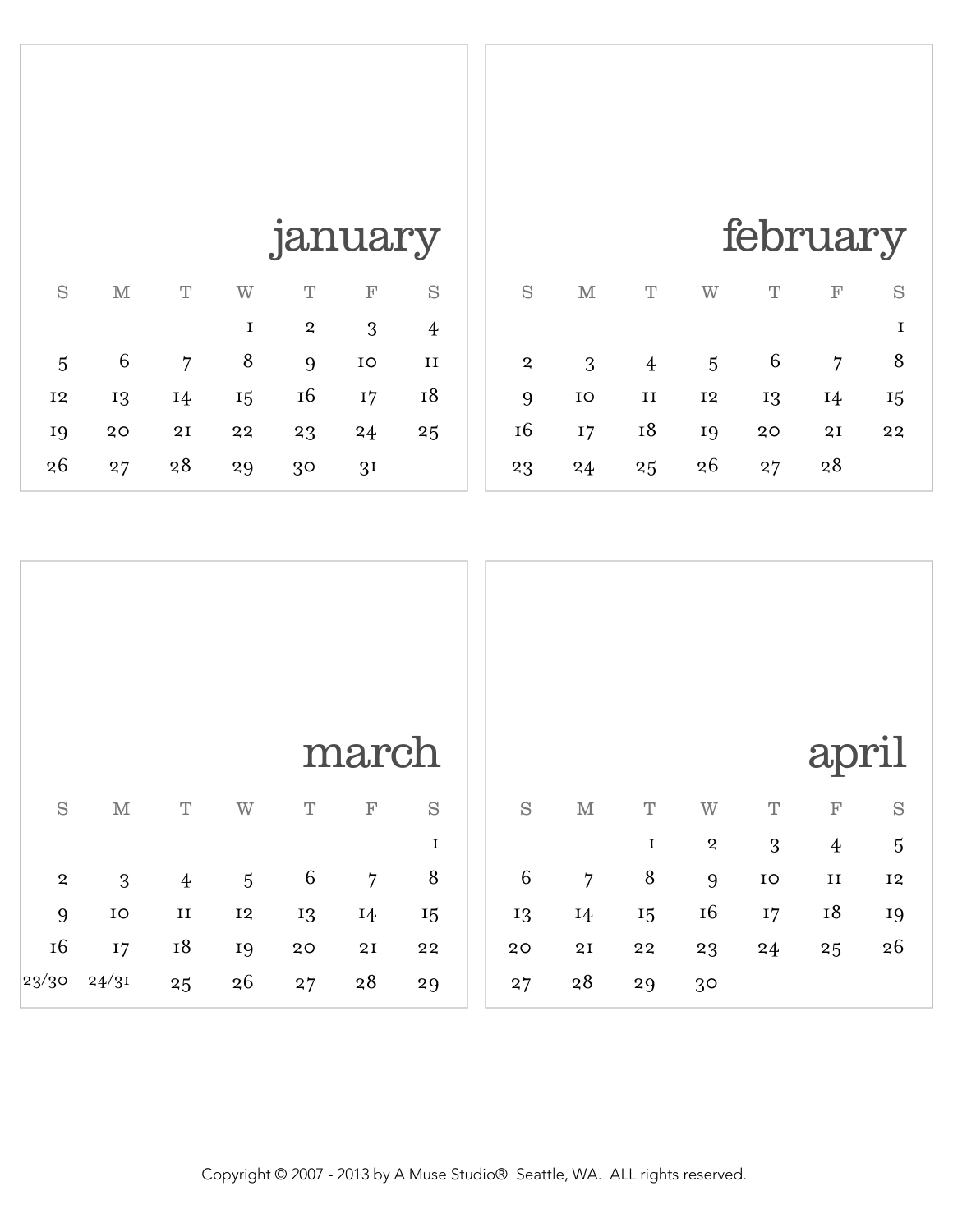|    |                         |    |         |                | <b>June</b> |    |
|----|-------------------------|----|---------|----------------|-------------|----|
| S  | $\mathbf{M}$            | T  | W       | T              | F           | S  |
| I  | $\overline{\mathbf{2}}$ | 3  | 4       | 5              | 6           | 7  |
| 8  | 9                       | IO | $_{II}$ | I <sub>2</sub> | 13          | 14 |
| 15 | <sup>16</sup>           | I7 | 18      | 19             | 20          | 2I |
| 22 | 23                      | 24 | 25      | 26             | 27          | 28 |
| 29 | 30                      |    |         |                |             |    |

| $\lceil$ $\rceil$<br>∕″<br>۱. |
|-------------------------------|
|-------------------------------|

|         |              |    |    |    | $   \sim$ $\,$ $\,$     |                |
|---------|--------------|----|----|----|-------------------------|----------------|
| S       | $\mathbf{M}$ | Τ  | W  | Т  | $_{\rm F}$              | S              |
|         |              |    |    | 1  | $\overline{\mathbf{2}}$ | 3              |
| 4       | 5            | 6  | 7  | 8  | 9                       | IO             |
| $_{II}$ | 12           | 13 | 14 | 15 | 16                      | 17             |
| 18      | 19           | 20 | 2I | 22 | 23                      | 24             |
| 25      | 26           | 27 | 28 | 29 | 30                      | 3 <sub>I</sub> |

|             |                |             |                |                |                  | july        |             |                |                |              |                 | august       |                |
|-------------|----------------|-------------|----------------|----------------|------------------|-------------|-------------|----------------|----------------|--------------|-----------------|--------------|----------------|
| $\mathbf S$ | $\mathbb M$    | $\mathbf T$ | $\mbox{W}$     | $\mathbf T$    | $\mathbf{F}$     | $\mathbf S$ | $\mathbf S$ | $\mathbb M$    | $\mathbf T$    | W            | $\mathbf T$     | $\mathbf{F}$ | $\mathbf S$    |
|             |                | $\mathbf I$ | $\mathbf{2}$   | 3              | $\boldsymbol{4}$ | $\sqrt{5}$  |             |                |                |              |                 | $\mathbf I$  | $\,2\,$        |
| $\,6\,$     | $\overline{7}$ | $\,8\,$     | 9              | ${\rm IO}$     | $\rm II$         | $^{\rm I2}$ | 3           | $\overline{4}$ | $\overline{5}$ | $\,6\,$      | $\overline{7}$  | $\, 8$       | $9$            |
| 13          | 14             | 15          | $16\,$         | $17\,$         | $^{\rm 18}$      | 19          | ${\rm IO}$  | $\rm II$       | 12             | 13           | 14              | 15           | $16\,$         |
| $20$        | 2I             | ${\bf 22}$  | 23             | 24             | 25               | 26          | $17\,$      | $^{\rm I8}$    | 19             | $2\, \rm{O}$ | $2\,\mathrm{I}$ | $\bf{22}$    | $^{\rm 23}$    |
| 27          | 28             | 29          | 3 <sup>o</sup> | 3 <sub>I</sub> |                  |             | 24/31       | 25             | $26\,$         | 27           | $2\sqrt{8}$     | 29           | 3 <sup>o</sup> |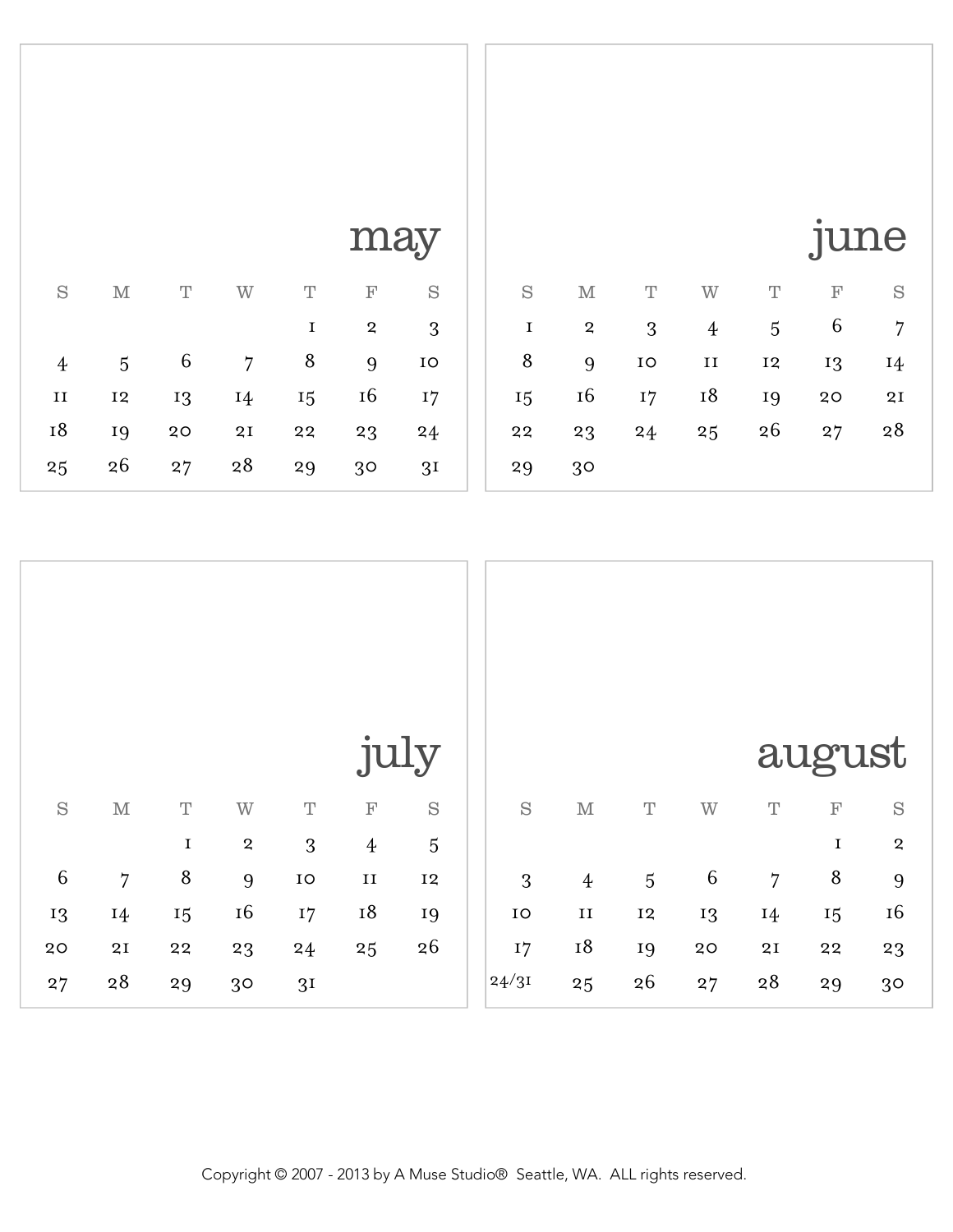#### october

| S  | M  | T  | W  | T              | F              | S  |
|----|----|----|----|----------------|----------------|----|
|    |    |    | 1  | $\overline{a}$ | 3              |    |
| 5  | 6  | 7  | 8  | 9              | IO             | II |
| 12 | 13 | 14 | 15 | 16             | I7             | 18 |
| 19 | 20 | 2I | 22 | 23             | 24             | 25 |
| 26 | 27 | 28 | 29 | 30             | 3 <sup>I</sup> |    |

### september

| S  | M  | T              | W  | Ͳ       | $_{\rm F}$ | S  |
|----|----|----------------|----|---------|------------|----|
|    | 1  | $\overline{a}$ | 3  | 4       | 5          | 6  |
| 7  | 8  | 9              | IO | $_{II}$ | <b>I2</b>  | 13 |
| 14 | 15 | 16             | 17 | 18      | 19         | 20 |
| 2I | 22 | 23             | 24 | 25      | 26         | 27 |
| 28 | 29 | 30             |    |         |            |    |

|                |             |                |                |             | november       |    |                |             |             |                | december       |                |             |
|----------------|-------------|----------------|----------------|-------------|----------------|----|----------------|-------------|-------------|----------------|----------------|----------------|-------------|
| S              | $\mathbb M$ | $\mathbf T$    | W              | $\mathbf T$ | $\mathbf{F}$   | S  | S              | $\mathbb M$ | $\mathbf T$ | W              | $\mathbf T$    | $\mathbf{F}$   | $\mathbf S$ |
|                |             |                |                |             |                | I  |                | $\mathbf I$ | $\mathbf 2$ | 3              | $\overline{4}$ | $\overline{5}$ | 6           |
| $\overline{a}$ | 3           | $\overline{4}$ | $\overline{5}$ | 6           | $\overline{7}$ | 8  | $\overline{7}$ | 8           | 9           | $\rm IO$       | $\;$ II        | <b>I2</b>      | 13          |
| 9              | ${\rm IO}$  | $\rm II$       | <b>I2</b>      | 13          | 14             | 15 | 14             | 15          | <b>16</b>   | 17             | 18             | 19             | 20          |
| 16             | 17          | $^{\rm I8}$    | 19             | $20$        | 2I             | 22 | 2I             | $\bf{22}$   | 23          | 24             | 25             | 26             | 27          |
| 23/30          | 24          | 25             | 26             | 27          | 28             | 29 | 28             | 29          | 30          | 3 <sub>I</sub> |                |                |             |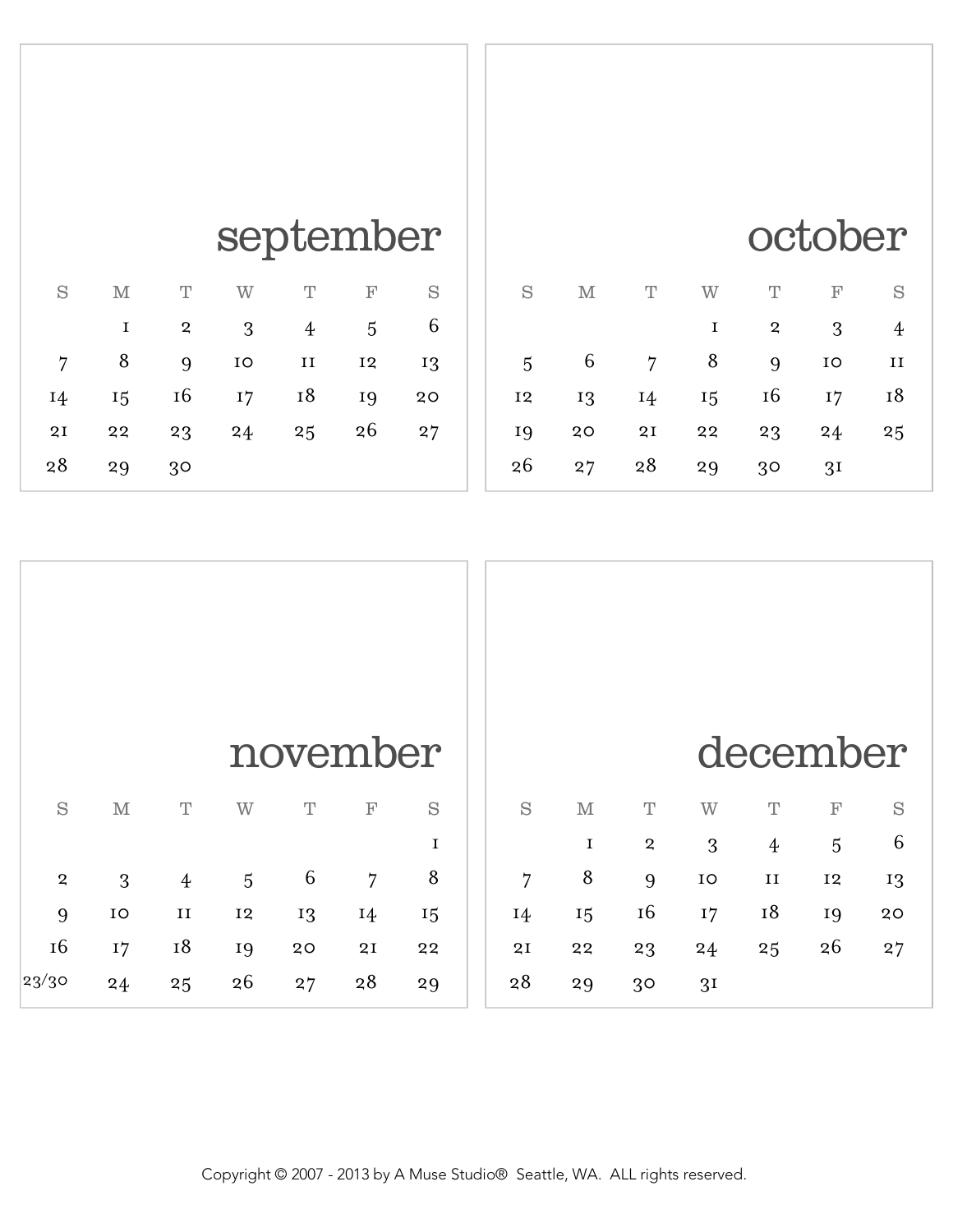#### perpetual calendar







Copyright © 2007 - 2013 by A Muse Studio® Seattle, WA. ALL rights reserved.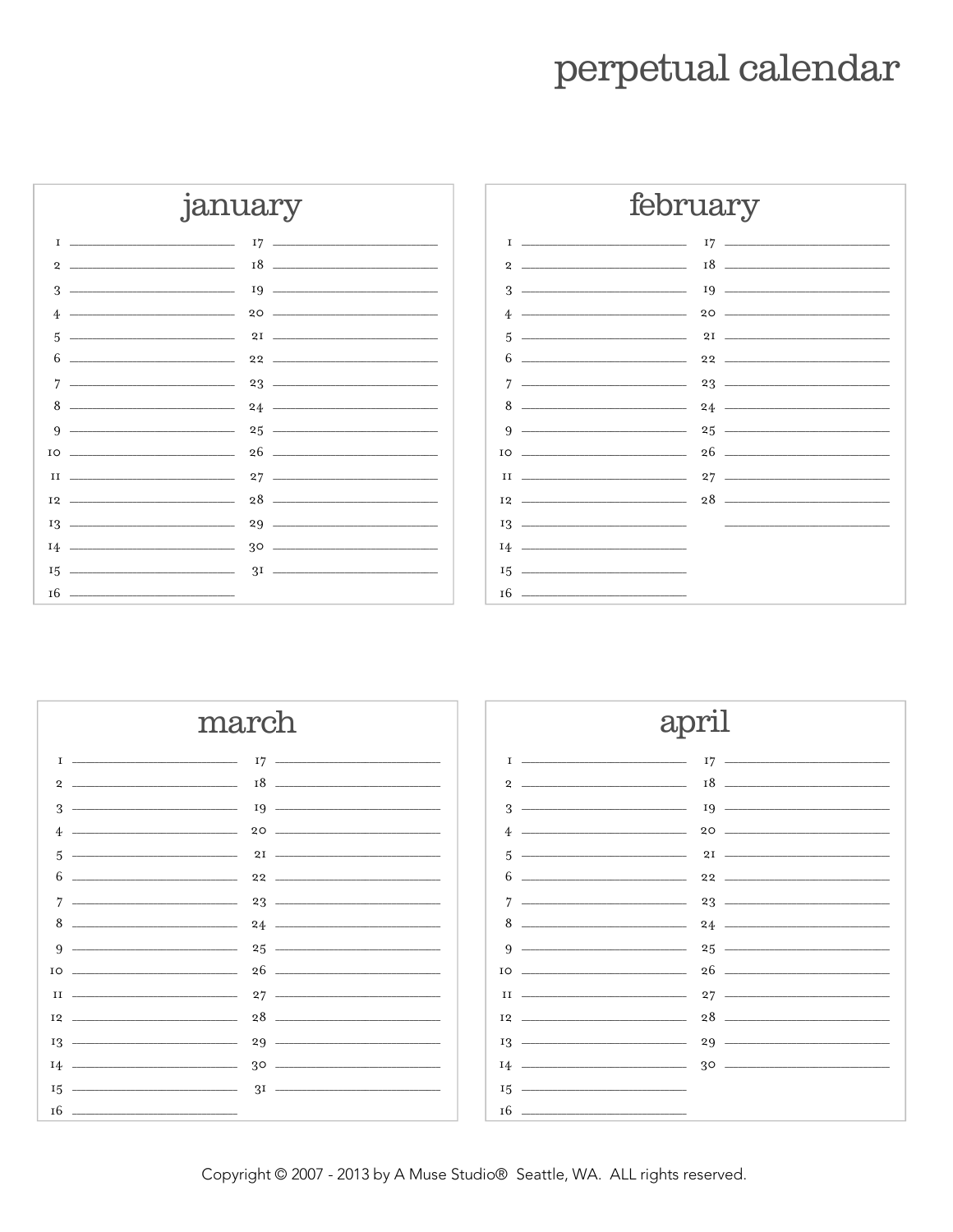

|           |                                                                                                                      | une                            |
|-----------|----------------------------------------------------------------------------------------------------------------------|--------------------------------|
| т         |                                                                                                                      | $17 \quad -$                   |
| 2         | <u> Alexandria de la contrada de la contrada de la contrada de la contrada de la contrada de la contrada de la c</u> | $18$ $\overline{\phantom{a}}$  |
| 3         |                                                                                                                      |                                |
| 4         |                                                                                                                      |                                |
| 5         |                                                                                                                      | $2I$ $\longrightarrow$         |
| 6         | the contract of the contract of the contract of the contract of the contract of                                      | $22 \frac{1}{2}$               |
| 7         | <u> 1989 - Johann Barbara, martin da kasar Amerikaansk filosof</u>                                                   | $23 -$                         |
| 8         | <u> 1980 - John Stein, Amerikaansk politiker (</u>                                                                   | $24$ - $\overline{\phantom{}}$ |
| 9         | <u> 1989 - Johann Barbara, martin amerikan ba</u>                                                                    |                                |
| IO        |                                                                                                                      |                                |
| II        |                                                                                                                      | $27$ $-$                       |
| <b>I2</b> | the contract of the contract of the contract of the contract of the contract of                                      |                                |
|           | $13 \overline{\phantom{a}13}$                                                                                        | $29$ $-$                       |
| 14        |                                                                                                                      |                                |
| 15        |                                                                                                                      |                                |
| <b>T6</b> |                                                                                                                      |                                |



Copyright @ 2007 - 2013 by A Muse Studio® Seattle, WA. ALL rights reserved.